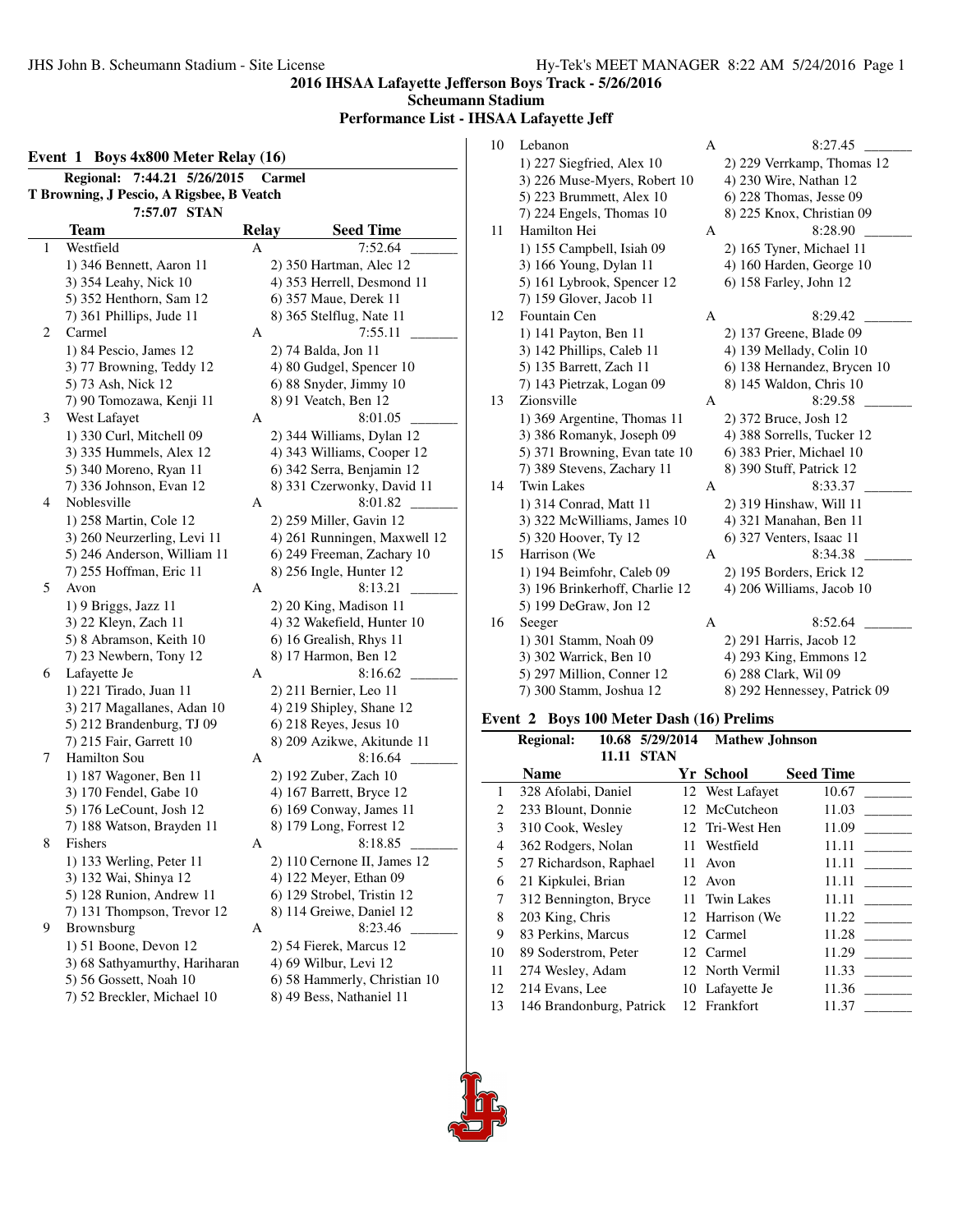**Scheumann Stadium**

#### **Performance List - IHSAA Lafayette Jeff**

# **Event 2 ...(Boys 100 Meter Dash (16) Prelims)**

| Name                      | <b>Yr School</b> | <b>Seed Time</b> |
|---------------------------|------------------|------------------|
| 14 338 Merriott, Nathan   | 12 West Lafavet  | 11.40            |
| 15 186 Vasquez, Caraharee | 10 Hamilton Sou  | 11.43            |
| 16 36 Arthur, David       | 10 Benton Centr  | 11.95            |

#### **Event 3 Boys 110 Meter Hurdles (16) Prelims**

|                             | <b>Regional:</b>         | 13.94 | 5/27/2010   | <b>Shane Mikesky</b> |                  |
|-----------------------------|--------------------------|-------|-------------|----------------------|------------------|
|                             |                          | 14.87 | <b>STAN</b> |                      |                  |
|                             | <b>Name</b>              |       |             | Yr School            | <b>Seed Time</b> |
| 1                           | 156 DeFoe, Michael       |       |             | 12 Hamilton Hei      | 14.70            |
| $\mathcal{D}_{\mathcal{L}}$ | 33 Weber, Harrison       |       |             | 12 Avon              | 14.98            |
| 3                           | 333 Folkers, Jack        |       |             | 12 West Lafayet      | 15.04            |
| 4                           | 250 Garner, Jalen        |       |             | 12 Noblesville       | 15.16            |
| 5                           | 347 Fletcher, Martell    |       |             | 12 Westfield         | 15.20            |
| 6                           | 182 Norris, Madison      |       | 10          | <b>Hamilton Sou</b>  | 15.22            |
| 7                           | 125 Picard, Matthieu     |       | 11          | Fishers              | 15.24            |
| 8                           | 97 Lloyd, Owen           |       | 11          | Clinton Prai         | 15.31            |
| 9                           | 242 Baker, Jarred        |       | 11          | Monrovia             | 15.37            |
| 10                          | 222 Wright-Enlow, Sedric |       | 10          | Lafayette Je         | 15.53            |
| 11                          | 208 Boehm, Cooper        |       | 09          | Lafayette Centra     | 15.59            |
| 12                          | 25 Peterson, Jordan      |       | 12          | Avon                 | 15.70            |
| 13                          | 382 Paden, Eric          |       | 10          | Zionsville           | 15.77            |
| 14                          | 317 Dague, Zach          |       | 12          | Twin Lakes           | 16.17            |
| 15                          | 296 McGowen, Nicholas    |       |             | 12 Seeger            | 16.30            |
| 16                          | 323 Metcalf, Izik        |       | 11          | <b>Twin Lakes</b>    | 17.27            |

#### **Event 4 Boys 200 Meter Dash (15) Prelims**

|                | <b>Regional:</b>         | 21.45 5/23/2013 | <b>Lucas Wallace</b> |                  |
|----------------|--------------------------|-----------------|----------------------|------------------|
|                | 22.34                    | <b>STAN</b>     |                      |                  |
|                | Name                     |                 | Yr School            | <b>Seed Time</b> |
| 1              | 156 DeFoe, Michael       | 12              | Hamilton Hei         | 21.95            |
| 2              | 27 Richardson, Raphael   | 11              | Avon                 | 21.98            |
| 3              | 356 Manley, Evan         | 11              | Westfield            | 22.11            |
| $\overline{4}$ | 180 Matio, Aaron         | 12              | <b>Hamilton Sou</b>  | 22.28            |
| 5              | 28 Schaecher, Nate       |                 | 12 Avon              | 22.54            |
| 6              | 76 Brown-Baez, Alex      | 10              | Carmel               | 22.66            |
| 7              | 233 Blount, Donnie       |                 | 12 McCutcheon        | 22.74            |
| 8              | 368 Allen, Taylor        |                 | 12 Zionsville        | 22.83            |
| 9              | 275 Wilkey, Rayden       | 12              | North Vermil         | 22.91            |
| 10             | 119 Lewis II, Henry      | 09              | Fishers              | 23.20            |
| 11             | 245 Linthicum, Moah      | 11              | Mooresville          | 23.46            |
| 12             | 311 Bennington, Blake    | 11              | <b>Twin Lakes</b>    | 23.50            |
| 13             | 149 Schutte, Christopher | 12.             | Frankfort            | 23.71            |
| 14             | 216 Lee, Noah            | 12              | Lafayette Je         | 23.72            |
| 15             | 295 McGowen, Jason       | 11              | Seeger               | 24.75            |

**Event 5 Boys 1600 Meter Run (16)**

|    | Regional: 4:15.14 5/22/2008 |             | <b>Drew Shields</b> |                  |
|----|-----------------------------|-------------|---------------------|------------------|
|    | 4:17.47<br><b>Name</b>      | <b>STAN</b> | Yr School           | <b>Seed Time</b> |
| 1  | 91 Veatch, Ben              | 12          | Carmel              | 4:11.90          |
| 2  | 170 Fendel, Gabe            | 10          | <b>Hamilton Sou</b> | 4:15.05          |
| 3  | 75 Bates, Calvin            | 09          | Carmel              | 4:26.99          |
| 4  | 305 Long, Brooks            | 11          | Southmont           | 4:28.50          |
| 5  | 134 Worley, Aaron           | 11          | Fishers             | 4:29.15          |
| 6  | 131 Thompson, Trevor        | 12          | Fishers             | 4:29.22          |
| 7  | 196 Brinkerhoff, Charlie    | 12          | Harrison (We        | 4:29.30          |
| 8  | 54 Fierek, Marcus           | 12          | Brownsburg          | 4:31.02          |
| 9  | 371 Browning, Evan tate     | 10          | Zionsville          | 4:31.69          |
| 10 | 100 Gerber, Daniel          | 11          | Danville Com        | 4:31.94          |
| 11 | 175 Leatherman, Ian         | 12          | <b>Hamilton Sou</b> | 4:32.03          |
| 12 | 141 Payton, Ben             | 11          | Fountain Cen        | 4:33.09          |
| 13 | 98 Thompson, Davis          | 11          | Crawfordsvil        | 4:33.89          |
| 14 | 211 Bernier, Leo            | 11          | Lafayette Je        | 4:37.67          |
| 15 | 309 Schneider, Austin       | 12          | Tri-County          | 4:42.25          |
| 16 | 291 Harris, Jacob           |             | 12 Seeger           | 4:52.31          |

### **Event 6 Boys 4x100 Meter Relay (16)**

# **Regional: 41.78 5/29/2014 Plainfield**

#### **J Miller, K Robinson, A Snoke, J Maple 42.55 STAN**

|              | 42.55 SIAN                |       |                              |
|--------------|---------------------------|-------|------------------------------|
|              | Team                      | Relay | <b>Seed Time</b>             |
| $\mathbf{1}$ | Avon                      | A     | 42.21                        |
|              | 1) 21 Kipkulei, Brian 12  |       | 2) 27 Richardson, Raphael 11 |
|              | 3) 28 Schaecher, Nate 12  |       | 4) 30 Tolliver, Darnell 12   |
|              | 5) 13 DuPriest, Corey 11  |       | 6) 18 Hughes, Sean 12        |
|              | 7) 10 Carter, Jaban 10    |       | 8) 31 Tolliver, Dontrell 12  |
| 2            | Carmel                    | A     | 42.66                        |
|              | 1) 70 Abrams, Jacob 11    |       | 2) 82 Lipe, Ryan 11          |
|              | 3) 83 Perkins, Marcus 12  |       | 4) 89 Soderstrom, Peter 12   |
|              | 5) 85 Saleh, Adam 10      |       | 6) 87 Smith, Nick 11         |
|              | 7) 76 Brown-Baez, Alex 10 |       | 8) 92 Walker, Jalen 11       |
| 3            | Plainfield                | A     | 42.77                        |
|              | 1) 276 Archer, Zach 12    |       | 2) 277 Brisco, Josh 12       |
|              | 3) 280 Keys, Dante 11     |       | 4) 281 Maple, Jacob 12       |
|              | 5) 279 Jacobs, Gage 09    |       | 6) 284 Vayhinger, Brayton 10 |
|              | 7) 285 Wills, Joseph 09   |       | 8) 286 Zoss, Andrew 11       |
| 4            | Westfield                 | A     | 43.01                        |
|              | 1) 367 Zolto, Chris 11    |       | 2) 351 Henson, Dorian 09     |
|              | 3) 356 Manley, Evan 11    |       | 4) 362 Rodgers, Nolan 11     |
|              | 5) 360 Nguyen, Nathan 09  |       | 6) 359 Neustifter, Drew 11   |
|              | 7) 363 Sanburn, Caleb 11  |       | 8) 347 Fletcher, Martell 12  |

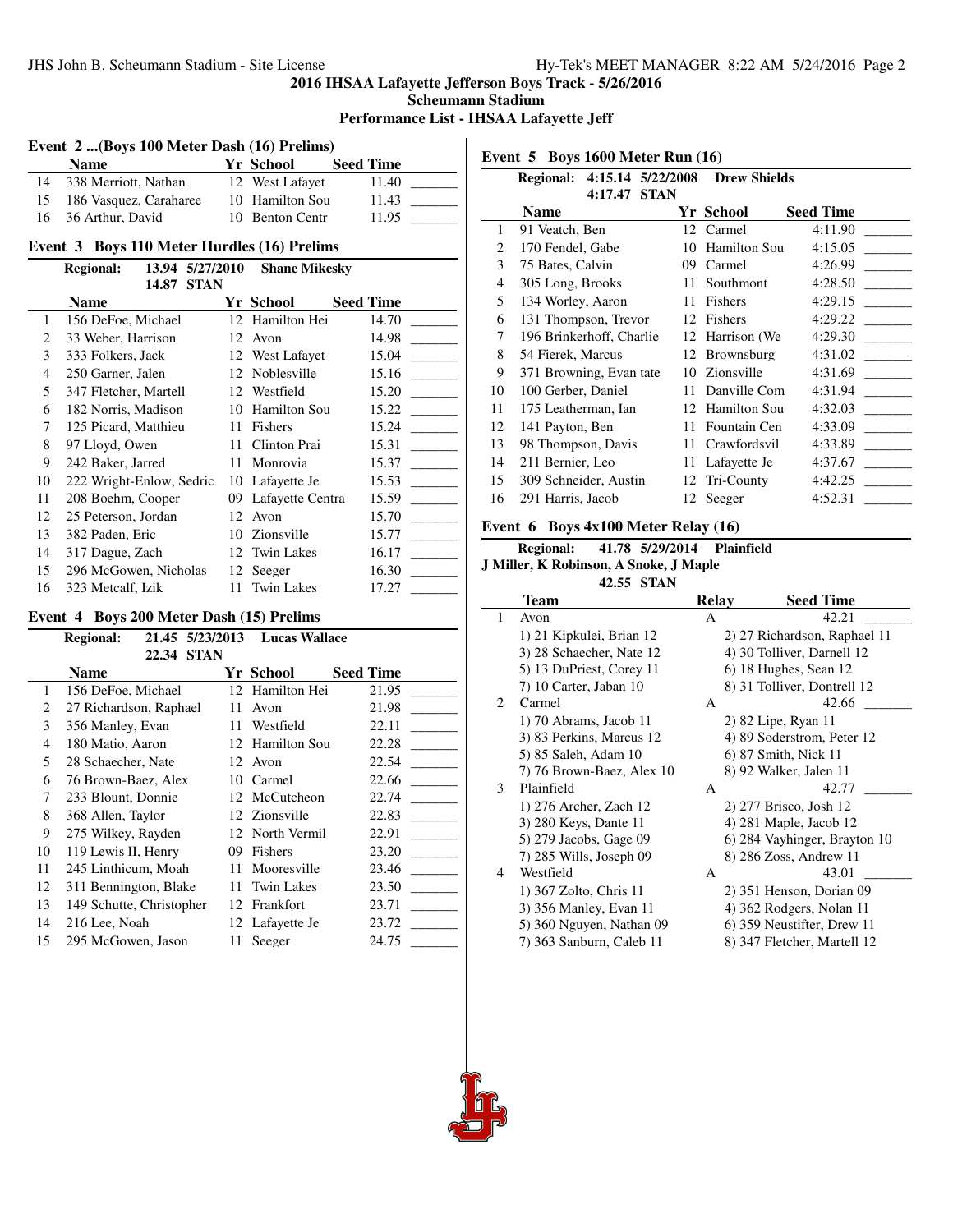**Scheumann Stadium Performance List - IHSAA Lafayette Jeff**

#### **Event 6 ...(Boys 4x100 Meter Relay (16))**

|    | Team                         | <b>Relay</b> | <b>Seed Time</b>              |
|----|------------------------------|--------------|-------------------------------|
| 5  | Fishers                      | А            | 43.31                         |
|    | 1) 109 Burrell, Keyshawn 12  |              | 2) 115 Hackett, Jontel 12     |
|    | 3) 119 Lewis II, Henry 09    |              | 4) 130 Syrus, William 10      |
|    | 5) 121 Mabry, Trenton 09     |              | 6) 125 Picard, Matthieu 11    |
|    | 7) 126 Rogers, Noah 12       |              | 8) 120 Lorkowski, Mitchell 12 |
| 6  | Hamilton Hei                 | А            | 43.50                         |
|    | 1) 154 Brown, Jesse 11       |              | 2) 156 DeFoe, Michael 12      |
|    | 3) 159 Glover, Jacob 11      |              | 4) 163 Peterson, Nick 12      |
|    | 5) 164 Roth, Nate 12         |              | 6) 152 Albright, Bradley 09   |
|    | 7) 157 DeFoe, Tad 09         |              |                               |
| 7  | West Lafayet                 | А            | 43.60                         |
|    | 1) 328 Afolabi, Daniel 12    |              | 2) 329 Burns, Christian 11    |
|    | 3) 338 Merriott, Nathan 12   |              | 4) 333 Folkers, Jack 12       |
|    | 5) 334 Hazell, Kyle 09       |              | 6) 337 Karlaftis, George 09   |
|    | 7) 332 Edwards, Ben 11       |              | 8) 341 Randall, Charles 12    |
| 8  | Hamilton Sou                 | А            | 43.83                         |
|    | 1) 186 Vasquez, Caraharee 10 |              | 2) 182 Norris, Madison 10     |
|    | 3) 180 Matio, Aaron 12       |              | 4) 173 Goss, Curtis 12        |
|    | 5) 181 Maxey, Chase 10       |              | 6) 189 Watts, Charlie 12      |
|    | 7) 185 Tsetse, David 12      |              | 8) 178 Levell, Stepfon 12     |
| 9  | Zionsville                   | А            | 44.14                         |
|    | 1) 368 Allen, Taylor 12      |              | 2) 393 Young, Frankie 09      |
|    | 3) 374 Canfield, Carson 10   |              | 4) 376 Conner, Owen 11        |
|    | 5) 378 Greeson, Payton 10    |              | 6) 381 McCullough, David 10   |
|    | 7) 384 Ramsey, John 12       |              | 8) 373 Canada, Mitch 10       |
| 10 | McCutcheon                   | А            | 44.53                         |
|    | 1) 241 Woltz, Kaleb 09       |              | 2) 233 Blount, Donnie 12      |
|    | 3) 237 Hunter, Cameron 12    |              | 4) 240 Salazar, Salvador 12   |
|    | 5) 232 Angstadt, Isaac 10    |              |                               |
| 11 | Brownsburg                   | A            | 44.65                         |
|    | 1) 64 Kirtz, Tyler 12        |              | 2) 61 Johnson, Eli 11         |
|    | 3) 63 Kirtz, Bryce 09        |              | 4) 48 Akinribade, Toks 12     |
|    | 5) 59 Hammond, Jonathan 11   |              | 6) 53 Craddick, Isaiah 12     |
|    | 7) 66 Lowe, Grant 09         |              | 8) 67 Robinson, Devin 09      |
| 12 | <b>Twin Lakes</b>            | A            | 44.71                         |
|    | 1) 312 Bennington, Bryce 11  |              | 2) 311 Bennington, Blake 11   |
|    | 3) 313 Cain, Connor 12       |              | 4) 325 Roberts, Derek 12      |
|    | 5) 316 Crowther, Cameron 09  |              | 6) 315 Cosgray, Zion 09       |
| 13 | Harrison (We                 | А            | 44.84                         |
|    | 1) 203 King, Chris 12        |              | 2) 197 Carlisle, Kamau 09     |
|    | 3) 200 Elliot, A.J. 10       |              | 4) 201 Geldart, Alex 10       |
|    | 5) 193 Armstrong, Isaiah 09  |              | 6) 207 Zappala, Giovonni 10   |
| 14 | Danville Com                 | A            | 44.90                         |
|    | 1) 104 Stevens, Ben 10       |              | 2) 101 Gowan, Travis 12       |
|    | 3) 102 Merrow, Thomas 11     |              | 4) 103 Mitchell, Izaiha 12    |
|    | 5) 99 Elliott, Joseph 12     |              | 6) 105 Wolfe, Sean 11         |
|    |                              |              |                               |

| 15 | <b>Benton Centr</b>       | А | 46.40                    |
|----|---------------------------|---|--------------------------|
|    | 1) 35 Ade, Conner 12      |   | 2) 36 Arthur, David 10   |
|    | 3) 38 Cooley, Mason 12    |   | 4) 47 Tucker, Skyler 12  |
|    | 5) 42 Johnson, Bradly 10  |   | 6) 43 Knotts, Morgan 09  |
|    | 7) 46 Smith, Christian 11 |   | 8) 41 Gray, Mason 09     |
| 16 | Seeger                    | A | 47.46                    |
|    | 1) 289 Darner, Dakota 12  |   | 2) 290 Farrar, Cole 12   |
|    | 3) 298 Morgan, Clark 12   |   | 4) 295 McGowen, Jason 11 |
|    | 5) 294 McCoy, Matthew 12  |   |                          |

# **Event 7 Boys 400 Meter Dash (15)**

|    | <b>Regional:</b>      | 48.14 5/25/2000 | <b>Ryan Sarbinoff</b> |                  |
|----|-----------------------|-----------------|-----------------------|------------------|
|    | 49.37<br><b>Name</b>  | <b>STAN</b>     | Yr School             | <b>Seed Time</b> |
| 1  | 64 Kirtz, Tyler       |                 | 12 Brownsburg         | 49.06            |
| 2  | 281 Maple, Jacob      | 12              | Plainfield            | 49.64            |
| 3  | 306 Lowe, Justin      |                 | 12 Southmont          | 49.65            |
| 4  | 11 DePriest, Peyton   | 11              | Avon                  | 50.12            |
| 5  | 381 McCullough, David |                 | 10 Zionsville         | 50.35            |
| 6  | 358 Miller, Charles   | 10              | Westfield             | 50.70            |
| 7  | 96 Johnson, Sean      | 10              | Cascade               | 50.99            |
| 8  | 262 Taylor, Joel      |                 | 12 Noblesville        | 51.00            |
| 9  | 177 Ledford, Jake     | 10              | <b>Hamilton Sou</b>   | 51.14            |
| 10 | 238 Minick, Carson    | 11              | McCutcheon            | 51.58            |
| 11 | 219 Shipley, Shane    |                 | 12 Lafayette Je       | 51.63            |
| 12 | 203 King, Chris       | 12              | Harrison (We          | 51.80            |
| 13 | 3 Durham, Austin      | 11              | Attica                | 52.54            |
| 14 | 40 Fry, Zackary       | 10              | <b>Benton Centr</b>   | 53.84            |
| 15 | 326 Solorzano, Vidal  | 09              | <b>Twin Lakes</b>     | 54.44            |

#### **Event 8 Boys 300 Meter Hurdles (16)**

|    | <b>Regional:</b>      | 37.05 5/23/2013 | <b>Zach Reitzug</b> |                  |
|----|-----------------------|-----------------|---------------------|------------------|
|    | 38.82                 | STAN            |                     |                  |
|    | <b>Name</b>           |                 | Yr School           | <b>Seed Time</b> |
| 1  | 92 Walker, Jalen      | 11              | Carmel              | 38.92            |
| 2  | 328 Afolabi, Daniel   | 12              | West Lafayet        | 39.23            |
| 3  | 250 Garner, Jalen     | 12              | Noblesville         | 39.87            |
| 4  | 242 Baker, Jarred     | 11              | Monrovia            | 40.28            |
| 5  | 191 Williams, Chad    | 12              | <b>Hamilton Sou</b> | 40.66            |
| 6  | 183 O'Grady, Connor   | 12              | <b>Hamilton Sou</b> | 40.70            |
| 7  | 207 Zappala, Giovonni | 10              | Harrison (We        | 41.06            |
| 8  | 33 Weber, Harrison    | 12              | Avon                | 41.47            |
| 9  | 25 Peterson, Jordan   | 12              | Avon                | 41.48            |
| 10 | 355 Mamaril, Justin   | 11              | Westfield           | 41.66            |
| 11 | 50 Bonness, Shane     | 12              | Brownsburg          | 41.74            |
| 12 | 125 Picard, Matthieu  | 11              | Fishers             | 41.76            |
| 13 | 287 Saylor, Griffey   | 12              | Rossville           | 41.81            |
| 14 | 317 Dague, Zach       | 12              | <b>Twin Lakes</b>   | 43.18            |
| 15 | 37 Brackett, Thomas   | 10              | <b>Benton Centr</b> | 43.51            |
| 16 | 296 McGowen, Nicholas |                 | 12 Seeger           | 43.53            |



l.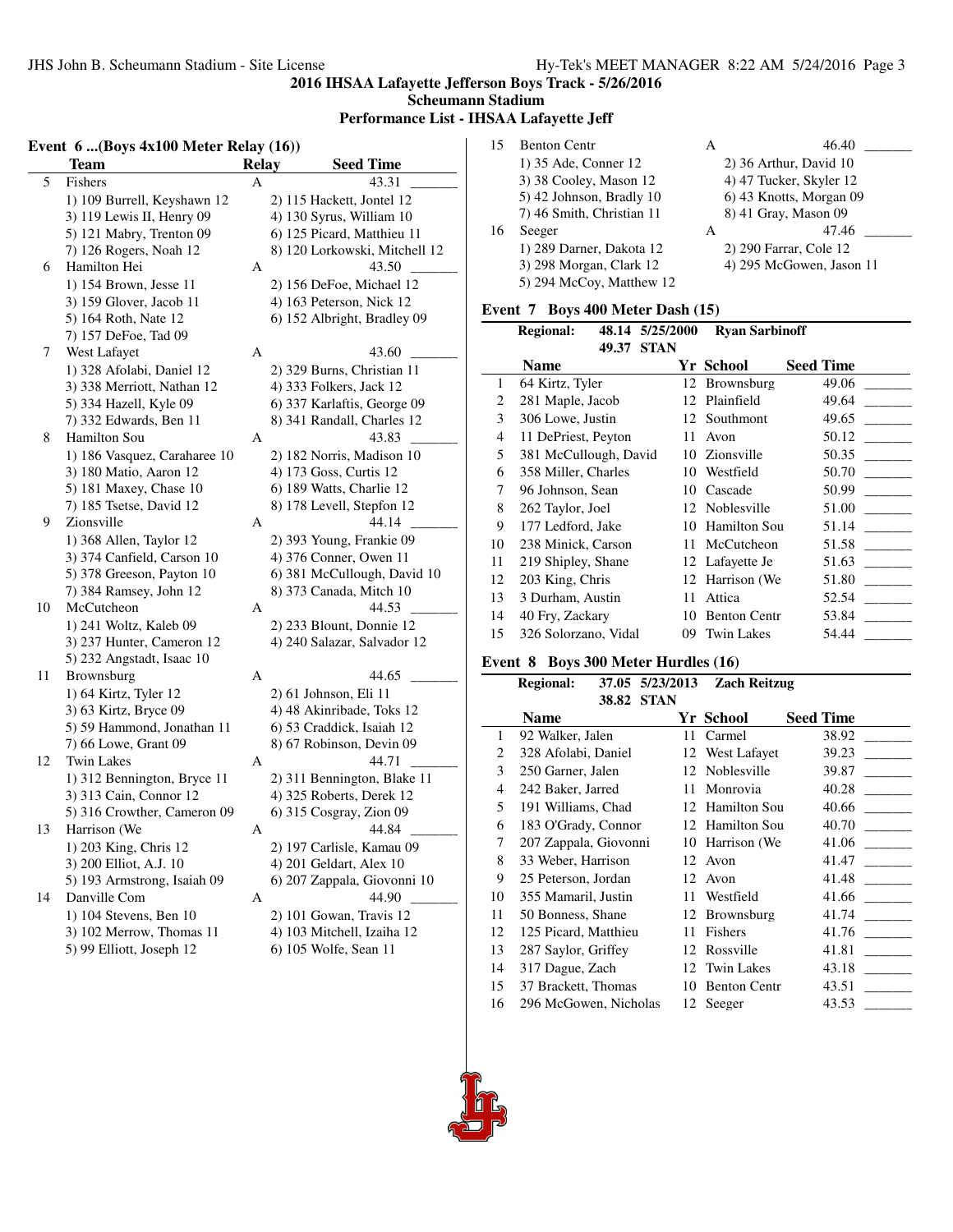**Scheumann Stadium**

**Performance List - IHSAA Lafayette Jeff**

# **Event 9 Boys 800 Meter Run (16)**

|    | 1:53.06 5/26/2005<br><b>Regional:</b> |    | <b>Garrett Zambrows</b> |                  |
|----|---------------------------------------|----|-------------------------|------------------|
|    | 1:55.36<br><b>STAN</b><br>Name        |    | Yr School               | <b>Seed Time</b> |
| 1  | 343 Williams, Cooper                  | 12 | West Lafayet            | 1:54.44          |
| 2  | 350 Hartman, Alec                     | 12 | Westfield               | 1:54.71          |
| 3  | 68 Sathyamurthy, Harihara             | 12 | Brownsburg              | 1:54.81          |
| 4  | 385 Rigg, Oliver                      |    | 12 Zionsville           | 1:55.17          |
| 5  | 133 Werling, Peter                    | 11 | Fishers                 | 1:55.63          |
| 6  | 23 Newbern, Tony                      | 12 | Avon                    | 1:56.25          |
| 7  | 346 Bennett, Aaron                    | 11 | Westfield               | 1:56.39          |
| 8  | 77 Browning, Teddy                    | 12 | Carmel                  | 1:56.92          |
| 9  | 169 Conway, James                     | 11 | Hamilton Sou            | 1:57.07          |
| 10 | 151 Young, William                    | 11 | Guerin Catholic         | 1:58.80          |
| 11 | 344 Williams, Dylan                   | 12 | West Lafayet            | 1:59.12          |
| 12 | 20 King, Madison                      | 11 | Avon                    | 1:59.51          |
| 13 | 196 Brinkerhoff, Charlie              | 12 | Harrison (We)           | 2:00.70          |
| 14 | 314 Conrad, Matt                      | 11 | <b>Twin Lakes</b>       | 2:09.03          |
| 15 | 139 Mellady, Colin                    | 10 | Fountain Cen            | 2:09.92          |
| 16 | 300 Stamm, Joshua                     |    | 12 Seeger               | 2:13.72          |

#### **Event 10 Boys 3200 Meter Run (16)**

| <b>Regional:</b> |                                                                                                                                                                                                                                                           |                                                                                                              | <b>Ben Veatch</b>                                                                                                 |                  |
|------------------|-----------------------------------------------------------------------------------------------------------------------------------------------------------------------------------------------------------------------------------------------------------|--------------------------------------------------------------------------------------------------------------|-------------------------------------------------------------------------------------------------------------------|------------------|
|                  |                                                                                                                                                                                                                                                           |                                                                                                              |                                                                                                                   |                  |
| <b>Name</b>      |                                                                                                                                                                                                                                                           |                                                                                                              |                                                                                                                   | <b>Seed Time</b> |
|                  |                                                                                                                                                                                                                                                           |                                                                                                              | Carmel                                                                                                            | 9:04.27          |
|                  |                                                                                                                                                                                                                                                           |                                                                                                              | Noblesville                                                                                                       | 9:26.13          |
|                  |                                                                                                                                                                                                                                                           |                                                                                                              | West Lafayet                                                                                                      | 9:26.99          |
|                  |                                                                                                                                                                                                                                                           |                                                                                                              | Hamilton Sou                                                                                                      | 9:29.49          |
|                  |                                                                                                                                                                                                                                                           |                                                                                                              | Westfield                                                                                                         | 9:33.15          |
|                  |                                                                                                                                                                                                                                                           |                                                                                                              | Noblesville                                                                                                       | 9:36.17          |
|                  |                                                                                                                                                                                                                                                           |                                                                                                              | Fishers                                                                                                           | 9:39.72          |
|                  |                                                                                                                                                                                                                                                           |                                                                                                              | Guerin Catholic                                                                                                   | 9:41.08          |
|                  |                                                                                                                                                                                                                                                           |                                                                                                              | Zionsville                                                                                                        | 9:42.28          |
|                  |                                                                                                                                                                                                                                                           |                                                                                                              | Avon                                                                                                              | 9:46.31          |
|                  |                                                                                                                                                                                                                                                           |                                                                                                              | Danville Com                                                                                                      | 9:49.71          |
|                  |                                                                                                                                                                                                                                                           |                                                                                                              | McCutcheon                                                                                                        | 10:02.00         |
|                  |                                                                                                                                                                                                                                                           |                                                                                                              | West Lafayet                                                                                                      | 10:02.16         |
|                  |                                                                                                                                                                                                                                                           |                                                                                                              | Fountain Cen                                                                                                      | 10:08.36         |
|                  |                                                                                                                                                                                                                                                           |                                                                                                              | Seeger                                                                                                            | 10:09.11         |
|                  |                                                                                                                                                                                                                                                           |                                                                                                              | Fountain Cen                                                                                                      | 10:43.94         |
|                  | 91 Veatch, Ben<br>336 Johnson, Evan<br>187 Wagoner, Ben<br>352 Henthorn, Sam<br>255 Hoffman, Eric<br>127 Roth, Joshua<br>380 Martin, Jackson<br>34 Woodrow, Jacob<br>100 Gerber, Daniel<br>239 Persin, Will<br>143 Pietrzak, Logan<br>142 Phillips, Caleb | 9:17.52 STAN<br>261 Runningen, Maxwell<br>150 Gallager, Quinn<br>331 Czerwonky, David<br>297 Million, Conner | 9:03.41 5/26/2015<br>12<br>12<br>12<br>11<br>12<br>11<br>11<br>09<br>11<br>11<br>11<br>10<br>11<br>09<br>12<br>11 | Yr School        |

**Event 11 Boys 4x400 Meter Relay (16)**

|                                                     | 3:18.84 5/29/2014<br><b>Brownsburg</b><br><b>Regional:</b> |       |  |                               |  |  |  |  |  |
|-----------------------------------------------------|------------------------------------------------------------|-------|--|-------------------------------|--|--|--|--|--|
| <b>B Britton, T Kirtz, N Kouton, H Sathyamurthy</b> |                                                            |       |  |                               |  |  |  |  |  |
| 3:20.92 STAN                                        |                                                            |       |  |                               |  |  |  |  |  |
|                                                     | Team                                                       | Relay |  | <b>Seed Time</b>              |  |  |  |  |  |
| 1                                                   | Brownsburg                                                 | А     |  | 3:19.90                       |  |  |  |  |  |
|                                                     | 1) 62 Johnson, Hunter 11                                   |       |  | 2) 63 Kirtz, Bryce 09         |  |  |  |  |  |
|                                                     | 3) 64 Kirtz, Tyler 12                                      |       |  | 4) 68 Sathyamurthy, Hariharan |  |  |  |  |  |
|                                                     | 5) 49 Bess, Nathaniel 11                                   |       |  | 6) 51 Boone, Devon 12         |  |  |  |  |  |
|                                                     | 7) 55 Fisher, Trey 09                                      |       |  | 8) 57 Griffen, Corey 11       |  |  |  |  |  |
| 2                                                   | Avon                                                       | А     |  | 3:20.94                       |  |  |  |  |  |
|                                                     | 1) 11 DePriest, Peyton 11                                  |       |  | 2) 12 Dillon, Richard 12      |  |  |  |  |  |
|                                                     | 3) 14 Egunyomi, David 11                                   |       |  | 4) 23 Newbern, Tony 12        |  |  |  |  |  |
|                                                     | 5) 15 Gibson, Klifford 12                                  |       |  | 6) 27 Richardson, Raphael 11  |  |  |  |  |  |
|                                                     | 7) 29 Spencer, Patrick 12                                  |       |  | 8) 33 Weber, Harrison 12      |  |  |  |  |  |
| 3                                                   | Carmel                                                     | A     |  | 3:23.20                       |  |  |  |  |  |
|                                                     | 1) 73 Ash, Nick 12                                         |       |  | 2) 79 Griffin, James 12       |  |  |  |  |  |
|                                                     | 3) 80 Gudgel, Spencer 10                                   |       |  | 4) 92 Walker, Jalen 11        |  |  |  |  |  |
|                                                     | 5) 72 Allen, Keith 12                                      |       |  | 6) 76 Brown-Baez, Alex 10     |  |  |  |  |  |
|                                                     | 7) 91 Veatch, Ben 12                                       |       |  | 8) 77 Browning, Teddy 12      |  |  |  |  |  |
| 4                                                   | Hamilton Sou                                               | А     |  | 3:23.69                       |  |  |  |  |  |
|                                                     | 1) 174 Hornbuckle, Justin 12                               |       |  | 2) 177 Ledford, Jake 10       |  |  |  |  |  |
|                                                     | 3) 192 Zuber, Zach 10                                      |       |  | 4) 180 Matio, Aaron 12        |  |  |  |  |  |
|                                                     | 5) 172 Goodwin, Trevon 09                                  |       |  | 6) 182 Norris, Madison 10     |  |  |  |  |  |
|                                                     | 7) 191 Williams, Chad 12                                   |       |  | 8) 171 Freije, Paul 10        |  |  |  |  |  |
| 5                                                   | Plainfield                                                 | A     |  | 3:24.26                       |  |  |  |  |  |
|                                                     | 1) 276 Archer, Zach 12                                     |       |  | 2) 277 Brisco, Josh 12        |  |  |  |  |  |
|                                                     | 3) 281 Maple, Jacob 12                                     |       |  | 4) 286 Zoss, Andrew 11        |  |  |  |  |  |
|                                                     | 5) 282 Maple, Tyler 10                                     |       |  | 6) 279 Jacobs, Gage 09        |  |  |  |  |  |
|                                                     | 7) 284 Vayhinger, Brayton 10                               |       |  | 8) 280 Keys, Dante 11         |  |  |  |  |  |
| 6                                                   | Fishers                                                    | А     |  | 3:25.27                       |  |  |  |  |  |
|                                                     | 1) 109 Burrell, Keyshawn 12                                |       |  | 2) 112 Graham, Disean 10      |  |  |  |  |  |
|                                                     | 3) 123 Moss, Jalen 11                                      |       |  | 4) 133 Werling, Peter 11      |  |  |  |  |  |
|                                                     | 5) 119 Lewis II, Henry 09                                  |       |  | 6) 113 Greiling, Nathan 12    |  |  |  |  |  |
|                                                     | 7) 124 Norton, Benjamin 10                                 |       |  | 8) 117 Kaiser, Hunter 10      |  |  |  |  |  |
| 7                                                   | West Lafayet                                               | A     |  | 3:25.38                       |  |  |  |  |  |
|                                                     | 1) 328 Afolabi, Daniel 12                                  |       |  | 2) 333 Folkers, Jack 12       |  |  |  |  |  |
|                                                     | 3) 330 Curl, Mitchell 09                                   |       |  | 4) 343 Williams, Cooper 12    |  |  |  |  |  |
|                                                     | 5) 329 Burns, Christian 11                                 |       |  | 6) 339 Midkiff, Nathan 11     |  |  |  |  |  |
|                                                     | 7) 332 Edwards, Ben 11                                     |       |  | 8) 344 Williams, Dylan 12     |  |  |  |  |  |
| 8                                                   | Zionsville                                                 | A     |  | 3:27.68                       |  |  |  |  |  |
|                                                     | 1) 374 Canfield, Carson 10                                 |       |  | 2) 376 Conner, Owen 11        |  |  |  |  |  |
|                                                     | 3) 385 Rigg, Oliver 12                                     |       |  | 4) 381 McCullough, David 10   |  |  |  |  |  |
|                                                     | 5) 384 Ramsey, John 12                                     |       |  | 6) 386 Romanyk, Joseph 09     |  |  |  |  |  |
|                                                     | 7) 377 Edwards, Jay 11                                     |       |  | 8) 391 Walker, Brett 12       |  |  |  |  |  |
| 9                                                   | Westfield                                                  | А     |  | 3:28.32                       |  |  |  |  |  |
|                                                     |                                                            |       |  |                               |  |  |  |  |  |
|                                                     | 1) 358 Miller, Charles 10                                  |       |  | 2) 363 Sanburn, Caleb 11      |  |  |  |  |  |
|                                                     | 3) 359 Neustifter, Drew 11                                 |       |  | 4) 355 Mamaril, Justin 11     |  |  |  |  |  |
|                                                     | 5) 349 Grinnage, Kyle 12                                   |       |  | 6) 364 Smith, Michael 11      |  |  |  |  |  |
|                                                     | 7) 348 Grenda, Calvin 09                                   |       |  | 8) 366 Wray, Dainon 10        |  |  |  |  |  |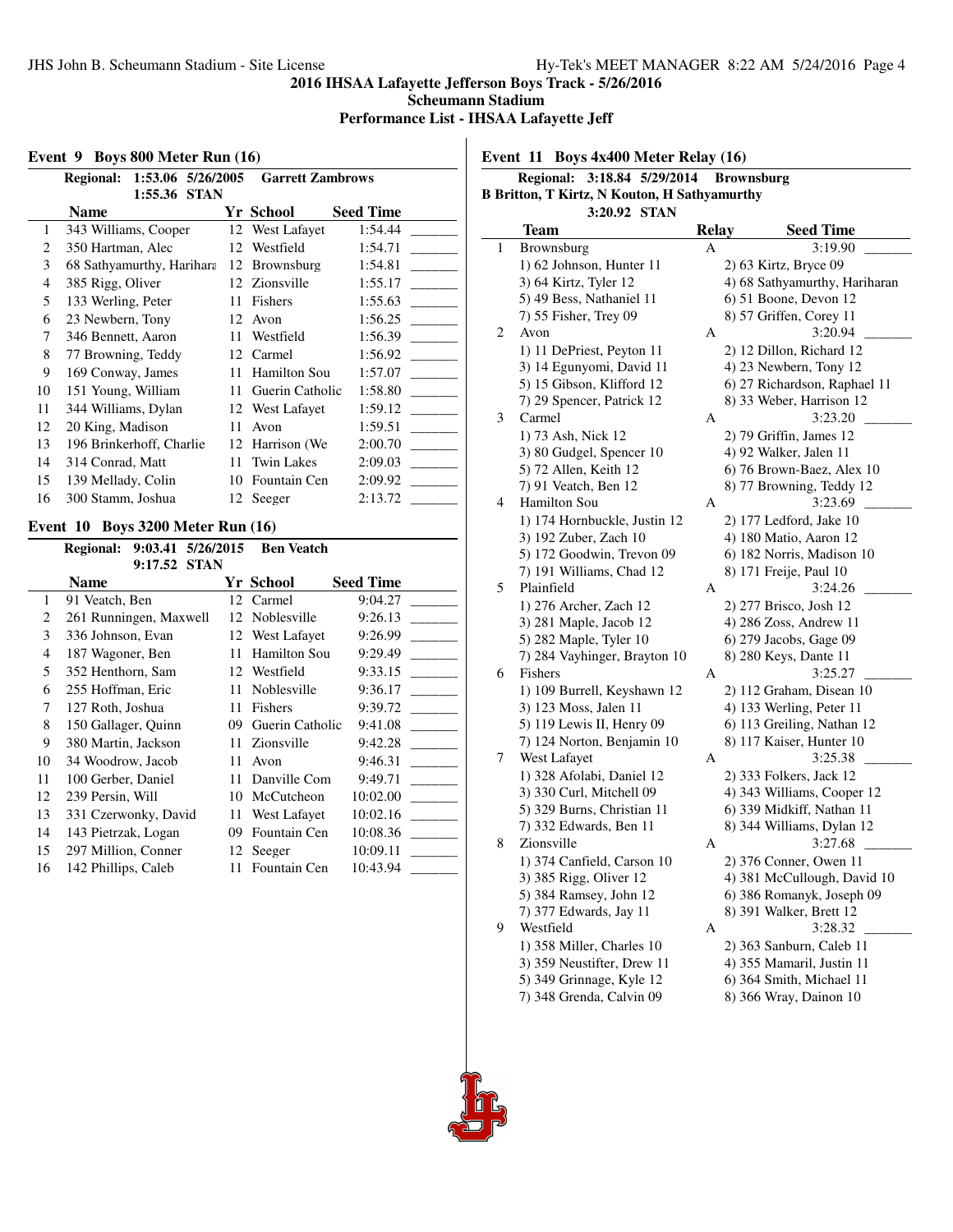#### **Scheumann Stadium**

#### **Performance List - IHSAA Lafayette Jeff**

### **Event 11 ...(Boys 4x400 Meter Relay (16)) Team Relay Seed Time** 10 North Montgo A 3:30.42 1) 270 Munro, Michael 12 2) 265 Dugard, Ben 11 3) 271 Osborne, Corbin 10 4) 272 Surface, Dalton 10 5) 269 Miller, Jeffrey 11 6) 264 Claycomb, Bryce 09 7) 266 Fritzen, Matthew 10 8) 267 Harmon, Thomas 11 11 Harrison (We A 3:31.97 1) 194 Beimfohr, Caleb 09 2) 204 Krogmeier, Tim 11 3) 202 Hawkins, Deandre 10 4) 203 King, Chris 12 5) 196 Brinkerhoff, Charlie 12 6) 207 Zappala, Giovonni 10 12 Lafayette Je A 3:32.00 \_ 1) 219 Shipley, Shane 12 2) 221 Tirado, Juan 11 3) 217 Magallanes, Adan 10 4) 214 Evans, Lee 10 5) 222 Wright-Enlow, Sedric 1(6) 220 Tapia, Jonathan 10 7) 210 Bender, Quindon 12 8) 213 Colonis, Devin 12 13 Noblesville A 3:32.10 1) 262 Taylor, Joel 12 2) 250 Garner, Jalen 12 3) 246 Anderson, William 11 4) 263 Terrell, Jazz 10 5) 253 Hardin, James 10 6) 257 Jones, Rylane 10 7) 247 Bell, Brett 11 8) 251 Gatewood, William 10 14 Twin Lakes A 3:40.30 1) 312 Bennington, Bryce 11 2) 311 Bennington, Blake 11 3) 313 Cain, Connor 12 4) 326 Solorzano, Vidal 09 5) 324 Quasebarth, Joel 10 6) 318 Goodlow, Kris 11 15 Fountain Cen A 3:41.13 1) 135 Barrett, Zach 11 2) 140 Okulovich, Skylar 09 3) 141 Payton, Ben 11 4) 139 Mellady, Colin 10<br>5) 136 Cooper, Luke 12 6) 137 Greene, Blade 09 6) 137 Greene, Blade 09 7) 142 Phillips, Caleb 11 8) 144 Pilecki, Caleb 09 16 Attica A 3:41.55 1) 6 Mason, Andrew 12 2) 2 Day, C.J. 12 3) 3 Durham, Austin 11 4) 4 Little, Chase 09 5) 5 Lynn, Dylan 09 6) 1 Caron, Andrew 12 7) 7 Slinker, Jarrod 11

#### **Event 12 Boys High Jump (17)**

|                               | 7-01.50 5/27/2010<br><b>Regional:</b> |    | <b>Jonathon Christensen</b> |                  |
|-------------------------------|---------------------------------------|----|-----------------------------|------------------|
|                               | 6-04.00<br><b>STAN</b><br><b>Name</b> |    | Yr School                   | <b>Seed Mark</b> |
| 1                             | 126 Rogers, Noah                      |    | 12 Fishers                  | $6-08.00$        |
| $\mathfrak{D}_{\mathfrak{p}}$ | 61 Johnson, Eli                       | 11 | Brownsburg                  | $6 - 05.00$      |
| 3                             | 190 Wenger, Hayden                    | 11 | Hamilton Sou                | $6-04.00$        |
| 4                             | 174 Hornbuckle, Justin                |    | 12 Hamilton Sou             | $6 - 03.00$      |
| 5                             | 24 Pankey-Wallace, Drew               |    | 12 Avon                     | $6 - 03.00$      |
| 6                             | 244 Culver, Aaron                     |    | 11 Mooresville              | $6-02.00$        |
| 7                             | 303 Burnell, Nick                     | 09 | Sheridan                    | $6 - 00.00$      |
| 8                             | 159 Glover, Jacob                     | 11 | Hamilton Hei                | $6-00.00$        |
| 9                             | 198 Decker, Adam                      | 10 | Harrison (We                | 6-00.00          |
| 10                            | 304 Glidden, Tommy                    | 11 | <b>Sheridan</b>             | $6-00.00$        |
| 11                            | 387 Sheridan, James                   |    | 11 Zionsville               | $6-00.00$        |

| 12 65 Lang, Richard   | 09 Brownsburg   | $6 - 00.00$ |                          |
|-----------------------|-----------------|-------------|--------------------------|
| 13 307 Ewen, Riley    | 10 Tri-County   | $5-10.00$   | <b>Contract Contract</b> |
| 14 40 Fry, Zackary    | 10 Benton Centr | $5 - 10.00$ |                          |
| 15 318 Goodlow, Kris  | 11 Twin Lakes   | $5-10.00$   |                          |
| 16 268 Maddox, Hayden | 12 North Montgo | $5-10.00$   |                          |
| 17 97 Lloyd, Owen     | 11 Clinton Prai | $5 - 10.00$ |                          |

#### **Event 13 Boys Long Jump (16)**

|                | Regional: 23-07.75 5/26/2015 |    | <b>Tres Carver</b>           |                  |
|----------------|------------------------------|----|------------------------------|------------------|
|                | 22-04.75 STAN                |    |                              |                  |
|                | Name                         |    | Yr School                    | <b>Seed Mark</b> |
| 1              | 126 Rogers, Noah             | 12 | Fishers                      | 22-02.00         |
| 2              | 24 Pankey-Wallace, Drew      | 12 | Avon                         | 21-10.75         |
| 3              | 197 Carlisle, Kamau          | 09 | Harrison (We)                | 21-08.00         |
| $\overline{4}$ | 275 Wilkey, Rayden           |    | 12 North Vermil              | 21-07.75         |
| 5              | 95 Butler, Zac               | 12 | Cascade                      | 21-07.25         |
| 6              | 200 Elliot, A.J.             | 10 | Harrison (We)                | 21-05.00         |
| 7              | 235 Crowe, Justin            | 09 | McCutcheon                   | 21-04.50         |
| 8              | 53 Craddick, Isaiah          |    | 12 Brownsburg                | 21-01.50         |
| 9              | 13 DuPriest, Corey           | 11 | Avon                         | 21-01.50         |
| 10             | 154 Brown, Jesse             | 11 | Hamilton Hei                 | 21-00.50         |
| 11             | 208 Boehm, Cooper            |    | 09 Lafayette Centra 20-11.00 |                  |
| 12             | 272 Surface, Dalton          | 10 | North Montgo                 | 20-09.50         |
| 13             | 130 Syrus, William           | 10 | Fishers                      | 20-09.50         |
| 14             | 181 Maxey, Chase             | 10 | Hamilton Sou                 | 20-09.25         |
| 15             | 273 Earl, Jacob              |    | 12 North Vermil              | 19-00.00         |
| 16             | 298 Morgan, Clark            |    | 12 Seeger                    | 18-07.00         |

#### **Event 14 Boys Discus Throw (16)**

|                | <b>Regional:</b>     |        | 195-00 5/26/2015 | <b>David Schall</b> |                  |
|----------------|----------------------|--------|------------------|---------------------|------------------|
|                |                      | 158-04 | <b>STAN</b>      |                     |                  |
|                | <b>Name</b>          |        |                  | Yr School           | <b>Seed Mark</b> |
| 1              | 248 Ferguson, Eric   |        |                  | 12 Noblesville      | 165-00           |
| 2              | 86 Sharp, Bryce      |        | 11               | Carmel              | 157-09           |
| 3              | 379 Klein, Tyler     |        |                  | 12 Zionsville       | 156-05.50        |
| $\overline{4}$ | 60 Humes, Devin      |        | 11               | Brownsburg          | 155-10.50        |
| 5              | 71 Alberts, Zack     |        | 12               | Carmel              | 154-06           |
| 6              | 375 Clark, Bennett   |        | 10               | Zionsville          | 150-08           |
| 7              | 231 Andrews, Aj      |        | 11               | McCutcheon          | 149-11.50        |
| 8              | 118 Koesegi, Cameron |        | 11               | Fishers             | 149-09           |
| 9              | 116 Harding, Clifton |        | 11               | Fishers             | 147-06           |
| 10             | 345 Kortman, Dylan   |        | 12               | Western Boone       | 143-04           |
| 11             | 45 Robson, Jashua    |        | 10               | <b>Benton Centr</b> | 142-11           |
| 12             | 234 Caldwell, Parker |        | 12               | McCutcheon          | 141-09           |
| 13             | 299 Smith, Jarrett   |        | 11               | Seeger              | 140-01           |
| 14             | 283 Spray, Jacob     |        | 11               | Plainfield          | 139-00           |
| 15             | 205 Leaird, Aidan    |        |                  | 12 Harrison (We     | 138-08.75        |
| 16             | 39 Crabtree, Devin   |        |                  | 12 Benton Centr     | 130-10           |